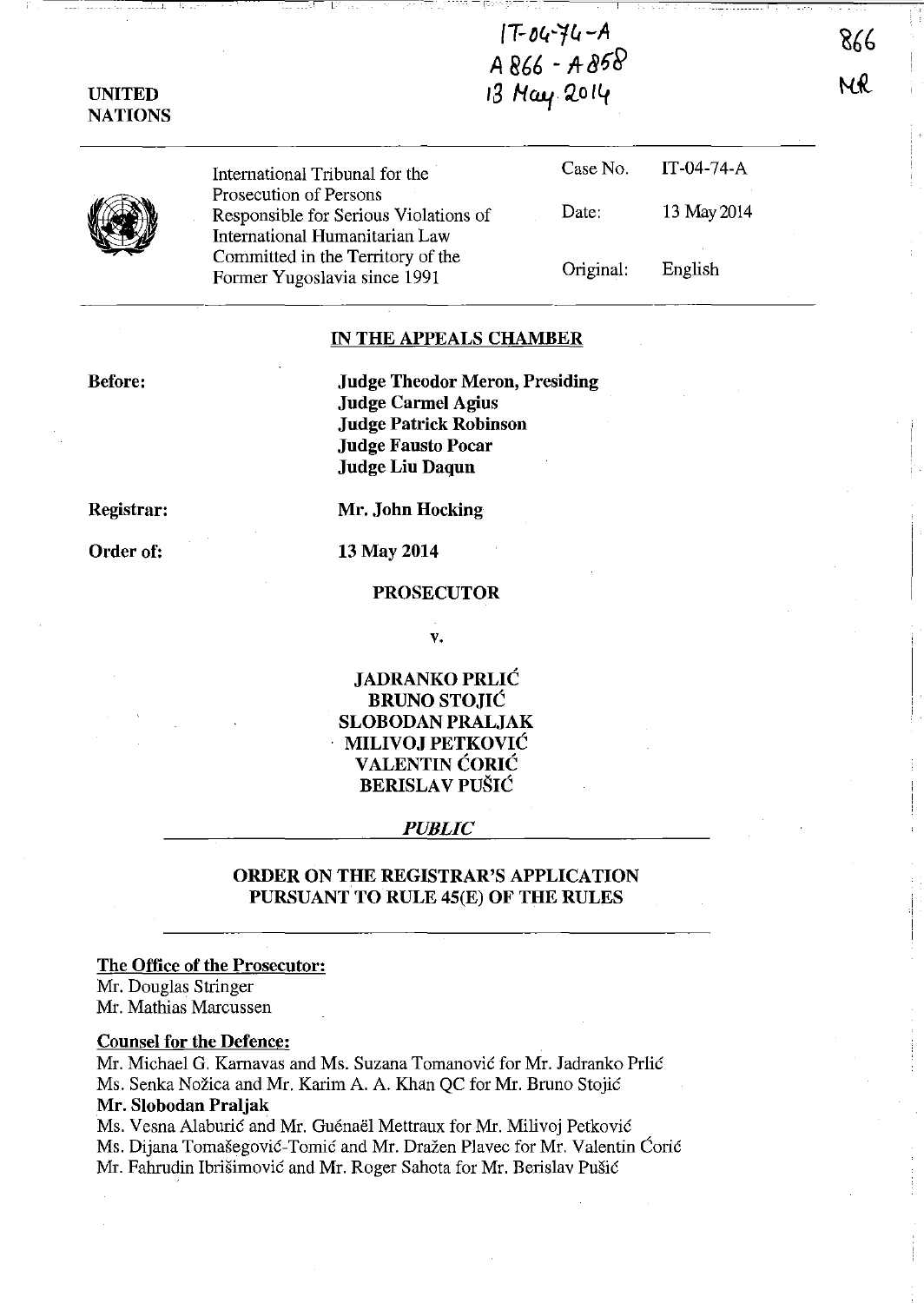1. The Appeals Chamber of the International Tribunal for the Prosecution of Persons Responsible for Serious Violations of International Humanitarian Law Committed in the Territory of the former Yugoslavia since 1991 ("Appeals Chamber" and "Tribunal", respectively) is seised of the "Registrar's Application for the Recovery of Legal Aid Funds", filed publicly by the Registrar of the Tribunal ("Registrar") with a confidential and *ex parte* Annex on 20 January 2014 ("Application"). Slobodan Praljak ("Praljak") filed his response to the Application on 27 January 2014.<sup>1</sup> The Registrar filed his reply on 10 February 2014.<sup>2</sup>

## **I. BACKGROUND**

2. On 13 September 2004, Praljak submitted a declaration of means to the Registry, pursuant to Article 7 of the Directive,<sup>3</sup> requesting the assignment of Tribunal-paid counsel on the basis that he did not have sufficient means to remunerate counsel ("Request for Legal Aid"), $4$  On 17 June 2005, the Deputy Registrar of the Tribunal ("Deputy Registrar") denied Praljak's Request for Legal Aid, finding that, by refusing to provide the information necessary for the Registry to complete the inquiries into his ability to remunerate counsel, Praljak had failed to meet his burden of proof. 5

3. On 5 July 2005, Praljak filed a motion before Trial Chamber I of the Tribunal ("Trial Chamber I") to review the Deputy Registrar's 2005 Decision on Assignment of Counsel.<sup>6</sup> On 21 September 2005, Trial Chamber I upheld the Deputy Registrar's 2005 Decision on Assignment of Counsel, finding that: (i) Praljak had not discharged his burden of proving that he was unable to remunerate counsel; (ii) Praljak had persistently refused to provide the information requested by the Registry; and (iii) the decision of the Registry was "reasonable".

 $\sim$   $\sim$ *'i?65'* 

<sup>1</sup>Siobodan Praljak's Response to Registrar's Application for the Recovery of Legal Aid Funds, 27 January 2014  $\left($ "Response").

<sup>2</sup> Registrar's Submissions Regarding Siobodan Praljak's Response to the Registrar's Application for the Recovery of Legal Aid Funds, 10 February 2014 ("Reply").

 $3$  Directive on the Assignment of Defence Counsel, IT/73/Rev. 11, 11 July 2006 ('Directive'').

<sup>&</sup>lt;sup>4</sup> See Prosecutor v. Jadranko Prlić et al., Case No. IT-04-74-T, Decision, 22 August 2012 (public with confidential and *ex parte* Appendix I and public Appendix II) ("Registrar's Decision on Means"), p. 1.

*Prosecutor v. Jadranko Prlić et al., Case No. IT-04-74-PT, Decision, 17 June 2005, (public with confidential and ex parte* Appendix I) ("Deputy Registrar's 2005 Decision on Assignment of Counsel"), pp. 2-3.

*<sup>6</sup> Prosecutor* v. *ladranko Prlic et 01.,* Case No. IT -04-74-PT, Accused Siobodan Praljak's Motion for Review of the Deputy Registrar's Decision Dated 17 June 2005 Regarding Accused's Request for Assignment of Counsel, 5 July 2005 (confidential and ex *parte).* 

<sup>7</sup>*Prosecutor* v. *ladranko Prlic et al.,* Case No. IT-04-74-PT, Decision on Siobodan Praljak's Request for Review of the Deputy Registrar's Decision Dated 17 June 2005 Regarding the Accused's Request for Assignment of Counsel, 21 September 2005 (confidential and *ex parte),* paras 20-22, p. 10. A public redacted version was filed on 5 October 2005.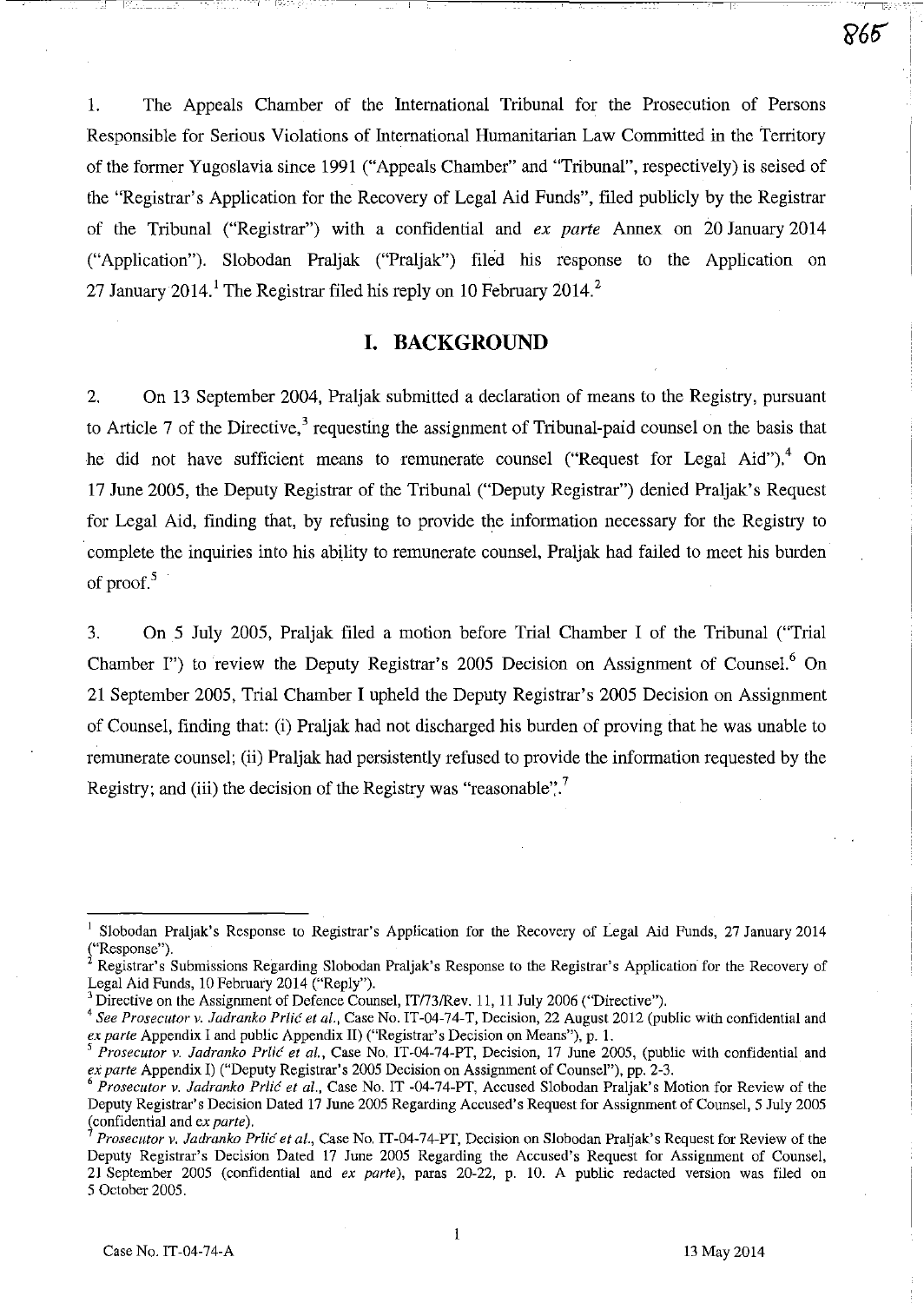4. On 22 December 2005, the Registrar denied Praljak's request for reassessment of the Request for Legal Aid, finding that Praljak failed to provide the information necessary to complete i

864

 $\sqsubset$  is

a determination of indigence.<sup>8</sup>

5. On 5 January 2006, Praljak requested that Trial Chamber II of the Tribunal ("Trial Chamber II") review the Registrar's Decision of 22 December 2005, assign him defence counsel and provide him with "reasonable means necessary for (a reasonable) preparation of defence".<sup>9</sup> On 15 February 2006, Trial Chamber II granted Praljak's Request for Review of the Registrar's Decision of.22 December 2005 and ordered the Registry to assign him counsel in the interests of justice.<sup>10</sup> Furthermore, Trial Chamber II ordered Praljak to provide and substantiate answers to the Registry's and Trial Chamber II's questions concerning the financial means, if any, available to  $\mathrm{him.}^{11}$ 

6. On 6 March 2006, the Deputy Registrar decided, without prejudice to Rule 45(E) of the Rules of Procedure and Evidence of the Tribunal ("Rules") and Article 18 of the Directive, to assign Tribunal-paid counsel to Praljak.<sup>12</sup>

7. On 22 August 2012, however, the Registrar decided that Praljak was ineligible for the assignment of Tribunal-paid counsel and was able to fully remunerate counsel.<sup>13</sup> The Registrar therefore withdrew the assignment of Praljak' s counsel effective on the date of the rendering of the trial judgement in this case.<sup>14</sup> The Registrar also decided that Praljak shall reimburse the Tribunal for all legal aid funds previously incurred by the Tribunal in relation to Praljak's defence, totalling  $63,293,347.49$ <sup>15</sup>

8. On 22 January 2013, Praljak moved Trial Chamber III of the Tribunal ("Trial Chamber III") to review the Registrar's Decision on Means and fully restore his right to legal aid for the entire duration of the proceedings against him, including the appellate stage.<sup>16</sup> In the alternative, Praljak requested that the question of his means be remanded to the Registrar for reconsideration in the

<sup>11</sup> Decision on Assignment of Defence Counsel, para. 13, p. 7.

**<sup>8</sup>***See* **Registrar's Decision on Means, p. 2.** 

<sup>&</sup>lt;sup>9</sup> Prosecutor v. Jadranko Prlić et al., Case No. IT-04-74-PT, Request by Slobodan Praljak for the Review of an Opinion of the Registrar of the Tribunal and Request for Assignment of Defence Counsel, 12 January 2006 ("Request for Review of the Registrar's Decision of 22 December 2005"), paras 22, 24.

Prosecutor v Jadranko Prlić et al., Case No. IT-04-74-PT, Decision on Assignment of Defence Counsel, 15 February 2006 (public with confidential Annex) ("Decision on Assignment of Counsel"), para. 12, p. 7.

<sup>12</sup>*Prosecutor* v. *ladranko Prlic et al.,* Case No. IT-04-74-PT, Decision, 7 March 2006 ("Deputy Registrar's Decision on Assignment of Counsel"), p. 2.

**<sup>13</sup> Registrar's Decision on Means, p. 6.** 

<sup>&</sup>lt;sup>14</sup> Registrar's Decision on Means, pp. 6-7.

**<sup>15</sup> Registrar's Decision on Means, pp. 6-7.** 

<sup>&</sup>lt;sup>16</sup> Prosecutor v. Jadranko Prlić et al., Case No. IT-04-74-T, Slobodan Praljak's Motion for Review of the Registrar's Decision wifb a Request to Exceed Word Limit, 22 January 2013 (confidential and *ex parte* wifb confidential and *ex parte* Annexes) ("Motion for Review"), para. 124. The English translation was filed on I February 2013.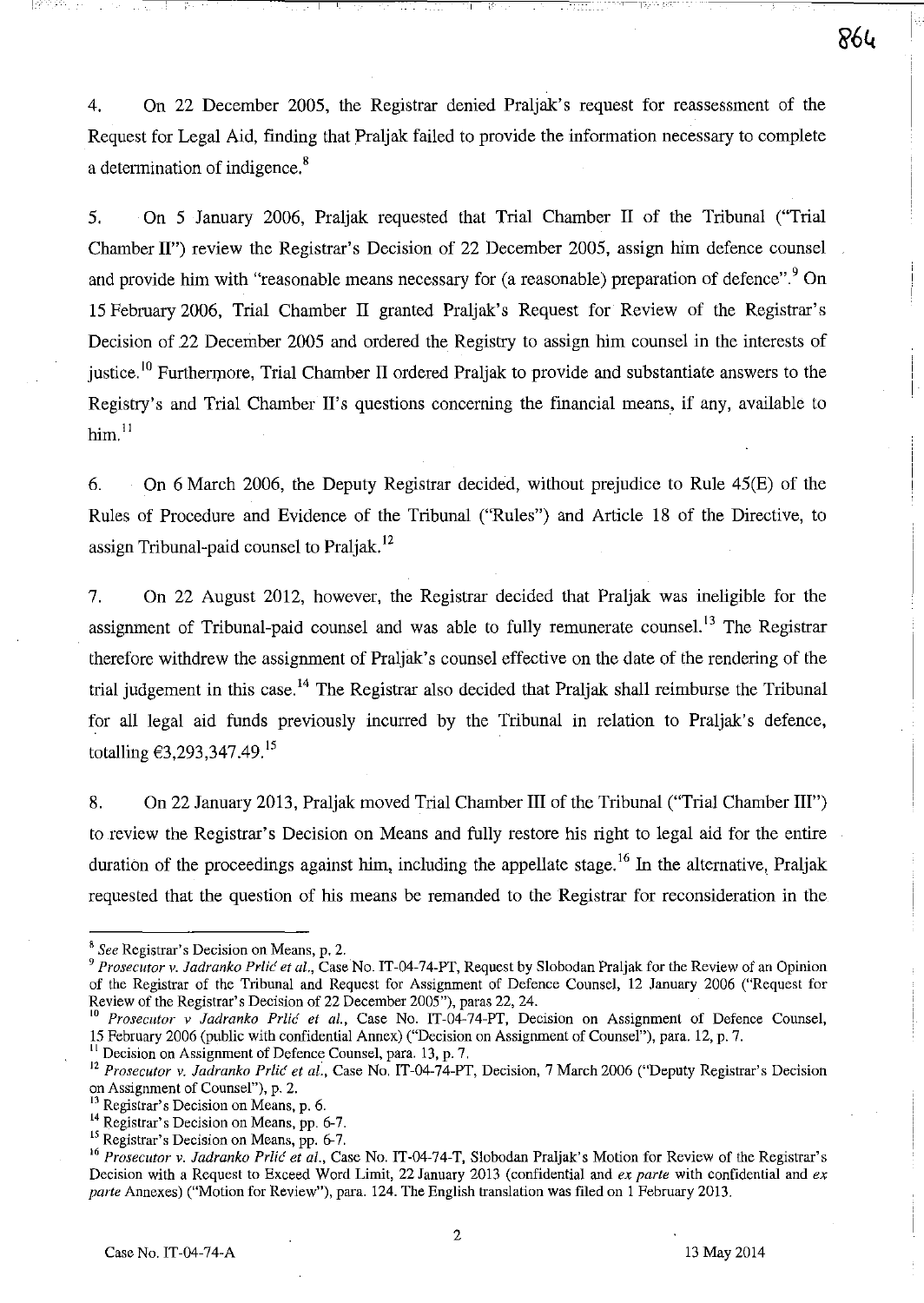است<sup>و</sup>ا - ا

interests of justice. <sup>17</sup> On 24 January 2013, Trial Chamber III referred the Motion for Review to the President of the Tribunal ("President").<sup>18</sup>

9. On 29 May 2013, Trial Chamber III rendered its judgement in this case, <sup>19</sup> which triggered the withdrawal of Praljak's Tribunal-paid counsel pursuant to the Registrar's Decision on Means.2o On the same day, however, the President issued an interim order staying the withdrawal of counsel pending resolution of the Motion for Review.<sup>21</sup>

10. On 28 June 2013, Praljak filed his notice of appeal against the Trial Judgement.<sup>22</sup>

11. On 25 July 2013, the President granted the Motion for Review in part and reversed the Registrar's Decision on Means insofar as it ordered Praljak to reimburse the Tribunal, finding that "the Registrar acted contrary to Rule 45(E) of the Rules by ordering Praljak to reimburse the Tribunal rather than applying to the relevant chamber for an order of contribution to recover the cost of providing counsel."<sup>23</sup> The President denied the Motion for Review in all other respects, concluding that the Registrar's Decision on Means was reasonable and in conformity with the applicable law.<sup>24</sup> The President also ordered the Registrar to provide Praljak with a detailed list of the legal aid costs sought to be recovered. $^{25}$ 

12. On 12 September 2013, Praljak sought review of the President's Decision on Motion for Review.<sup>26</sup> Praljak argued that the President did not consider "any of the facts with which [he] challenged the Registrar's inaccuracies".<sup>27</sup> On 7 October 2013, the President denied Praljak's Request for Further Review, on the grounds that: (i) Praljak did not adduce "a new fact that was not considered" in the President's Decision on Motion for Review; and (ii) even if Praljak's Request for Further Review were treated as a motion for reconsideration, Praljak "fail[ed] to identify a clear error of reasoning" in the President's Decision on Motion for Review or "the existence of

<sup>&</sup>lt;sup>17</sup> Motion for Review, para. 125.

<sup>&</sup>lt;sup>18</sup> Prosecutor v. *Jadranko Prlić et al.*, Case No. IT-04-74-T, Decision on Slobodan Praljak's Motion for Review of the Registrar's Decision of 22 August 2012,24 January 2013 (confidential and *ex parte),* p. 4. The English translation was filed on 29 January 2013.

<sup>19</sup>*Proseculor v. ladranko Prlic ef al.,* Case No. IT-04-74-T, *lugemenl,* 29 May 2013 ("Trial Judgement").

<sup>20</sup> **Registrar's Decision on Means, pp. 6-7.** 

<sup>&</sup>lt;sup>21</sup> Prosecutor v. Jadranko Prlić et al., Case No. IT-04-74-T, Order Regarding Assignment of Defence Counsel to Siobod.n Praljak, 29 May 2013 (confidential and *ex parle),* p. 1.

<sup>&</sup>lt;sup>22</sup> Slobodan Praljak's Notice of Appeal, 28 June 2013.

<sup>&</sup>lt;sup>23</sup> Decision on Slobodan Praljak's Motion for Review of the Registrar's Decision on Means, 25 July 2013 (confidential and *ex parle)* ("President's Decision on Motion for Review"), paras 82-83. A public redacted version was filed on 28 August 2013.

<sup>24</sup> **President's Decision on Motion for Review, paras 38, 82-83.** 

<sup>25</sup>**President's Decision on Motion for Review, para. 83.** 

<sup>26</sup> Correspondence from Mr. Praljak, 12 September 2013 (confidential and *ex parte)* ("Request for Further Review"). <sup>27</sup> Praljak's Request for Further Review, p. 2.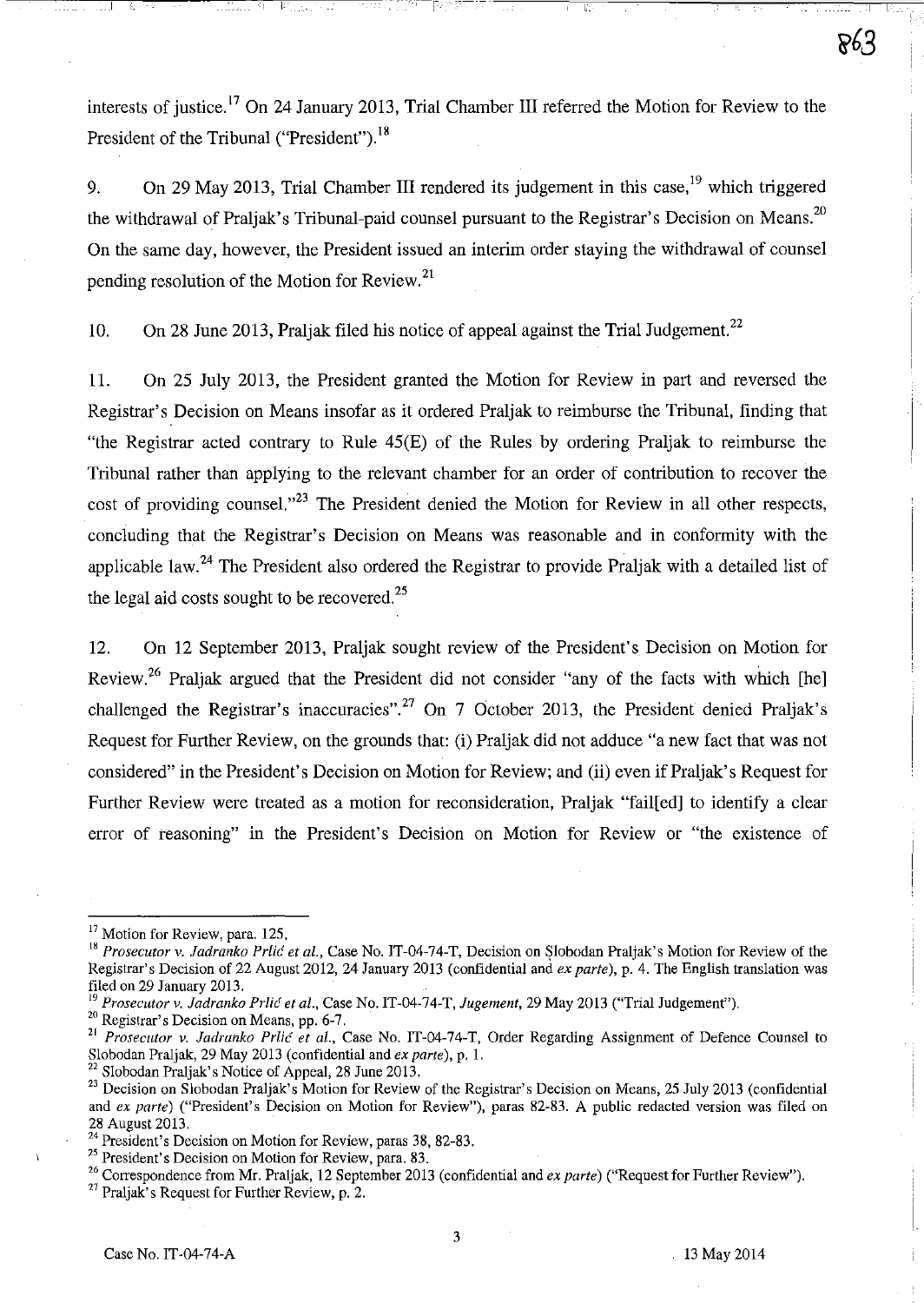circumstances that justif[ied] reconsideration in order to prevent an injustice, as he merely repeat[ed] previously rejected arguments".28

I PROSTO SA U ZAVROJENIM PRAVRADU U USTANOVU I POKRATI SUZ<u>ATENIZIZANA U S</u>A PROSTO STANOVA. PR

13. On 13 December 2013, the Registrar invited Praljak to voluntarily comply with his obligation to reimburse the Tribunal for the costs of his defence, either in full or by instalments, within 30 days from the receipt of the Registrar's invitation.<sup>29</sup> The Registrar also provided Praljak with an itemization of the costs to be recovered, indicating that the total amount paid by the Tribunal for Praljak's defence up to and including the issuance of the President's Decision on Motion for Review on 25 July 2013 was  $\epsilon$ 2,807,611.10.<sup>30</sup>

## **II. APPLICABLE LAW**

14. Rule 45(A) of the Rules provides that "[w]henever the interests of justice so demand, counsel shall be assigned to suspects or accused who lack the means to remunerate such counsel." Rule 45(E) of the Rules provides that "[w]here a person is assigned counsel and is subsequently found not to be lacking the means to remunerate counsel, the Chamber may, on application by the Registrar, make an order of contribution to recover the cost of providing counsel".

15. Article 11(A) of the Directive provides as follows:

(A) After examining the declaration of means referred to in Article 7 and any information obtained pursuant to Article 9, and having informed the suspect or accused of his findings with respect to those means, the Registrar shall determine whether and to what extent the suspect or accused is **able to remunerate counsel, and shall decide, providing reasons for his decision:** 

(i) without prejudice to Article 19, to assign counsel from the list drawn up in accordance with Rule 45(B) of the Rules and Article 14; or (ii) without prejudice to Article 19, that the suspect or accused disposes of means to **partially remunerate counsel and to assign counsel, in which case the decision shall**  indicate which costs shall be borne by the Tribunal; or

(iii) not to grant the request for assignment of counsel.

16. Article 19(A) of the Directive states that "the Registrar may withdraw the assignment of counsel if information is obtained which establishes that the suspect or accused has sufficient means to remunerate counsel" and that in such cases, the Registrar may "recover the cost of providing counsel in accordance with Rule 45(E) of the Rules."

<sup>&</sup>lt;sup>28</sup> Decision on Slobodan Praljak's Request for Further Review, 7 October 2013 ("Decision on Request for Further Review"), p. 2.

<sup>29</sup> Application, Annex (confidential and *ex parte),* pp. 1-3. *See also* Application, paras 7-8.

<sup>30</sup> Application, Annex (confidential and *ex parte),* pp. 1-2. *See also* Application, para. 7.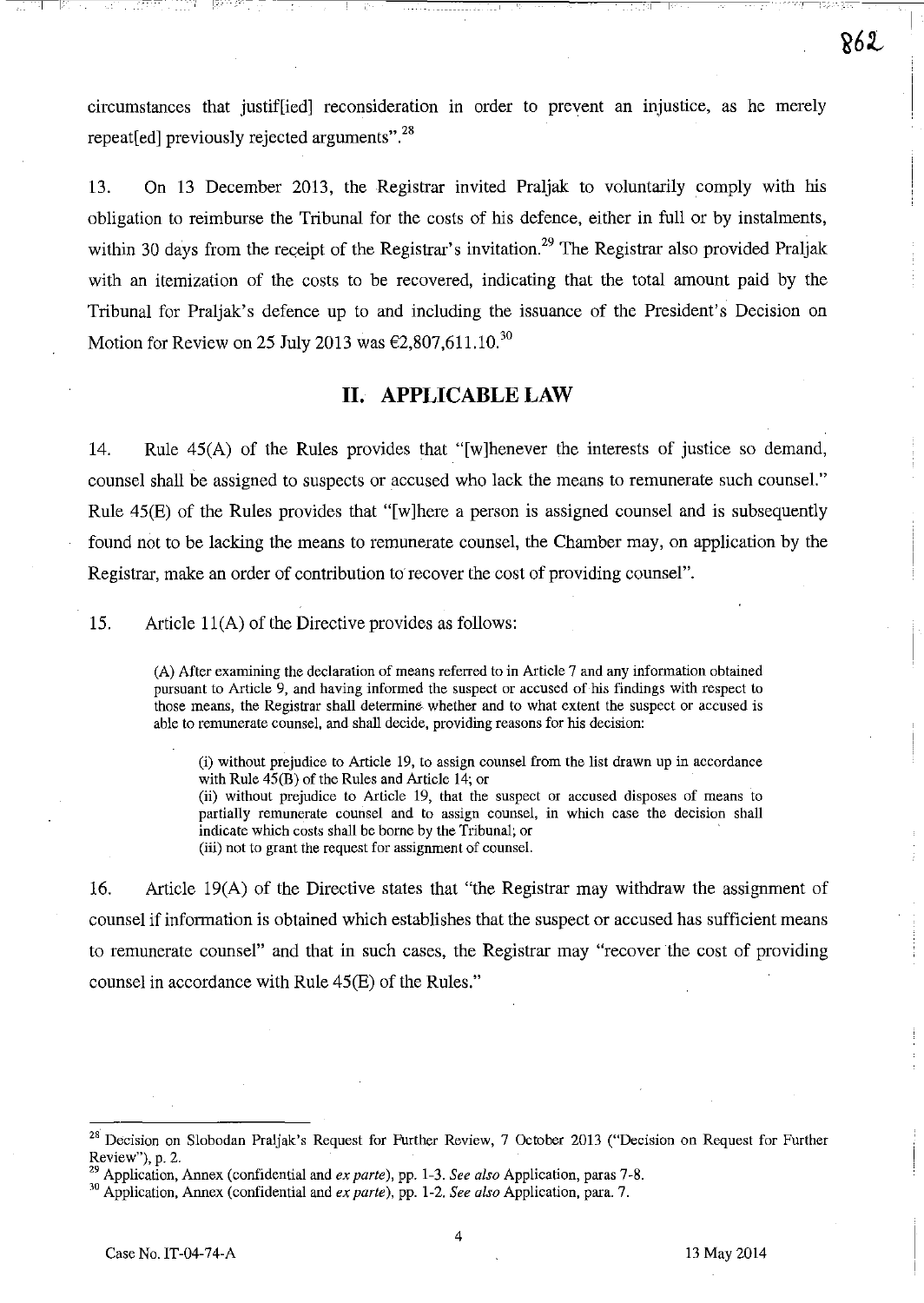# **III. SUBMISSIONS OF THE PARTIES**

I L

17. The Registrar submits that Praljak is ineligible for legal aid because, after an investigation into his assets pursuant to Article 9 of the Directive, it was determined that he was able to contribute  $\epsilon$ 6,456,980.00 to the costs of his defence in the proceedings against him.<sup>31</sup> The Registrar further submits that this determination, which was subjected to judicial review, was fully upheld by the President.<sup>32</sup> According to the Registrar, Praljak was given an opportunity to voluntarily refund the costs of his legal aid to the Tribunal, but did not respond to this offer.<sup>33</sup> The Registrar therefore requests the Appeals Chamber to make an order of contribution pursuant to Rule 45(E) of the Rules to Praljak in the amount of  $\epsilon$ 2,807,611.10.<sup>34</sup>

18. Praljak responds that, in light of the use of the word "may" in Rule 45(E) of the Rules, the Appeals Chamber has the discretion to decide whether or not an order of contribution should be issued.<sup>35</sup> He submits that, using that discretion in this case, the Appeals Chamber should deny the Registrar's request, on the ground that Praljak lacks the means to remunerate his defence counsel or to reimburse the Tribunal for the costs of his defence.<sup>36</sup> Praljak argues in this regard that: (i) his assets are not liquid; (ii) all of his assets, apart from two, are legally owned by third persons; and (iii) the two assets he owns himself were incorrectly valued and he is unable to dispose of them.<sup>37</sup> Praljak also requests that the Registrar be ordered to provide him with a detailed monthly breakdown of the legal costs sought to be recovered, reflecting the payments made for each member of the defence team.<sup>38</sup>

19. The Registrar replies that the Appeals Chamber, in exercising its discretion under Rule 45(E) of the Rules, cannot "[slhield a fully solvent accused from his duty to reimburse the Tribunal".<sup>39</sup> The Registrar adds that, even though Praljak's means have been determined to be disposable and that determination was upheld by the President, Praljak refuses to reimburse the Tribuna1.4o Further, the Registrar contends that Praljak's request for additional specification of the costs expended for his defence does not preclude and should not affect the issuance of an order of contribution by the Appeals Chamber.<sup>41</sup> The Registrar thus moves the Appeals Chamber to issue an

5

 $\_$   $\_$   $\_$   $\_$   $\Box$ 

 $\mathbf{I}$ 

~61 !

**<sup>3</sup>J Application. para. 12,** *referring to, inter alia,* **Registrar's Decision on Means, President's Decision on Motion for Review.** 

<sup>&</sup>lt;sup>32</sup> Application, paras 4, 12.

<sup>33</sup> Application, paras 7-9, 13, Annex (confidential and *ex parte).* 

<sup>&</sup>lt;sup>34</sup> Application, para. 14; Reply, paras 2, 7.

**<sup>3</sup>S Response, para. 6.** 

<sup>36</sup> Response, paras 6-8, II. *See also* Response, paras 3-5, 7.

<sup>&</sup>lt;sup>37</sup> Response, paras 3-5.

<sup>38</sup> Response, paras 10-11. *See* also Response, paras 8-9.

 $39$  Reply, para. 5. The Registrar submits that Praljak has failed to make any due effort to reimburse the Tribunal.

<sup>40</sup> Reply, paras 2-3, 7.

<sup>41</sup> Reply, para. 6.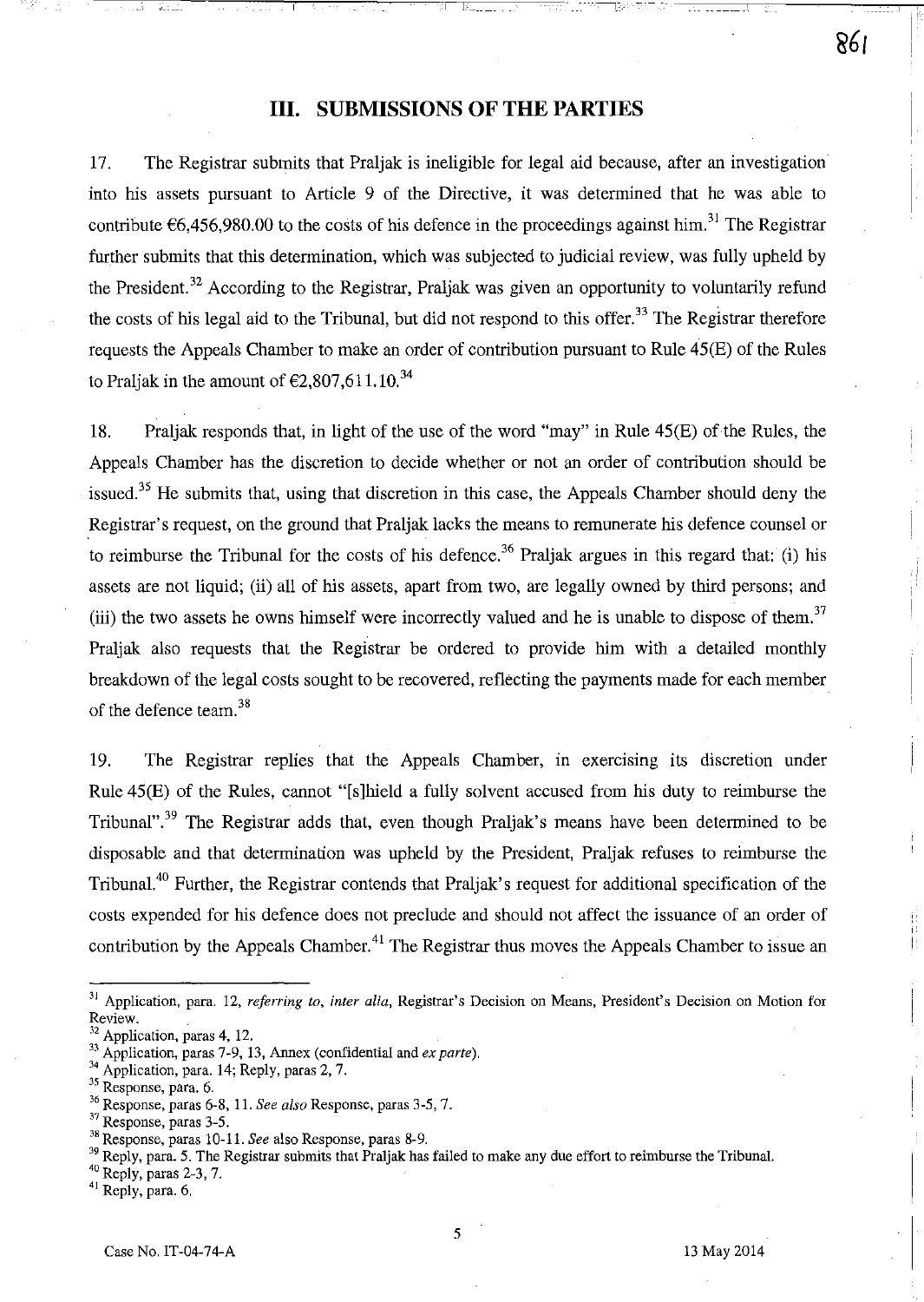order of contribution pursuant to Rule 45(E) of the Rules and also undertakes to provide Praljak with an itemization of the costs sought to be recovered, consistent with Praljak's request.<sup>42</sup>

# **IV. ANALYSIS**

20. The Appeals Chamber recalls that a contribution order under Rule 45(E) of the Rules may be made if, after an accused is assigned Tribunal-paid counsel, the Registrar conducts an inquiry into the accused individual's means pursuant to Article 9 of the Directive and determines that the accused does not lack the means to remunerate counsel.<sup>43</sup>**In** this case, following an inquiry into Praljak's means, the Registrar has determined that, as of the date of his decision, Praljak was, in fact, able to contribute a minimum of  $\epsilon$ 6,456,980.00 to his defence costs and accordingly was ineligible for legal aid pursuant to Article  $11(A)$  of the Directive.<sup>44</sup> The President has upheld the Registrar's Decision on Means on the merits<sup>45</sup> and then rejected Praljak's Request for Further Review.46 The Appeals Chamber, therefore, may issue a contribution order under Rule 45(E) of the Rules.

21. The arguments Praljak offers against the issuance of such an order only relate to the disposability and the value of his assets.<sup>47</sup> Praljak argues that "any order for reimbursement will be without purpose and without effect", as he does not have any available means.<sup>48</sup> These arguments, however, have been raised before and have been considered and rejected both by the Registrar and the President.<sup>49</sup> Praljak has had numerous opportunities in the past to discharge his burden to present evidence that he is unable to remunerate counsel, in accordance with Rule 45 of the Rules and Article 8 of the Directive.<sup>50</sup> Yet Praljak has consistently frustrated the Registrar's investigation into his means, refusing to provide information and to comment on information gathered by the Registrar when given the opportunity to do so.<sup>51</sup> The Registrar eventually found Praljak solvent and able to contribute to his defence expenses, a finding affirmed by the President as reasonable.<sup>52</sup> The Appeals Chamber is not at liberty to revisit the Registrar's and the President's findings as to

 $42$  Reply, paras 2, 6-7.

*<sup>4</sup>' See supra,* paras. 14, 16. *See also Prosecutor v. Baton Haxhiu,* Case No. IT-04-84:R77.5-A, Order on the Registrar's Application Pursuant to Rule 45(E) of the Rules, 21 March 2011, p. 3.

**<sup>44</sup> Registrar's Decision on Means, p. 6.** 

**<sup>45</sup> President's Decision on Motion for Review, paras 81, 83.** 

 $46$  Decision on Request for Further Review, p. 2.

*<sup>47</sup> See supra,* **para. 18.** 

**<sup>48</sup> Response, para. 7,** 

<sup>&</sup>lt;sup>49</sup> See Registrar's Decision on Means, pp. 3-6; President's Decision on Motion for Review, paras 40-83.

**<sup>50</sup> Decision on Assignment of Defence CounseL para. 13; President's Decision on Motion for Review, para. 35.** 

<sup>51</sup> Registrar's Decision on Means, pp. 2-3, Appendix I (confidential and *ex parte);* Decision on Assignment of Counsel, Eara. 13. *See also* President's Decision on Motion for Review, para. 36.

**<sup>2</sup> Registrar's Decision on Means, p. 6; President's Decision on Motion for Review, paras 81-82.**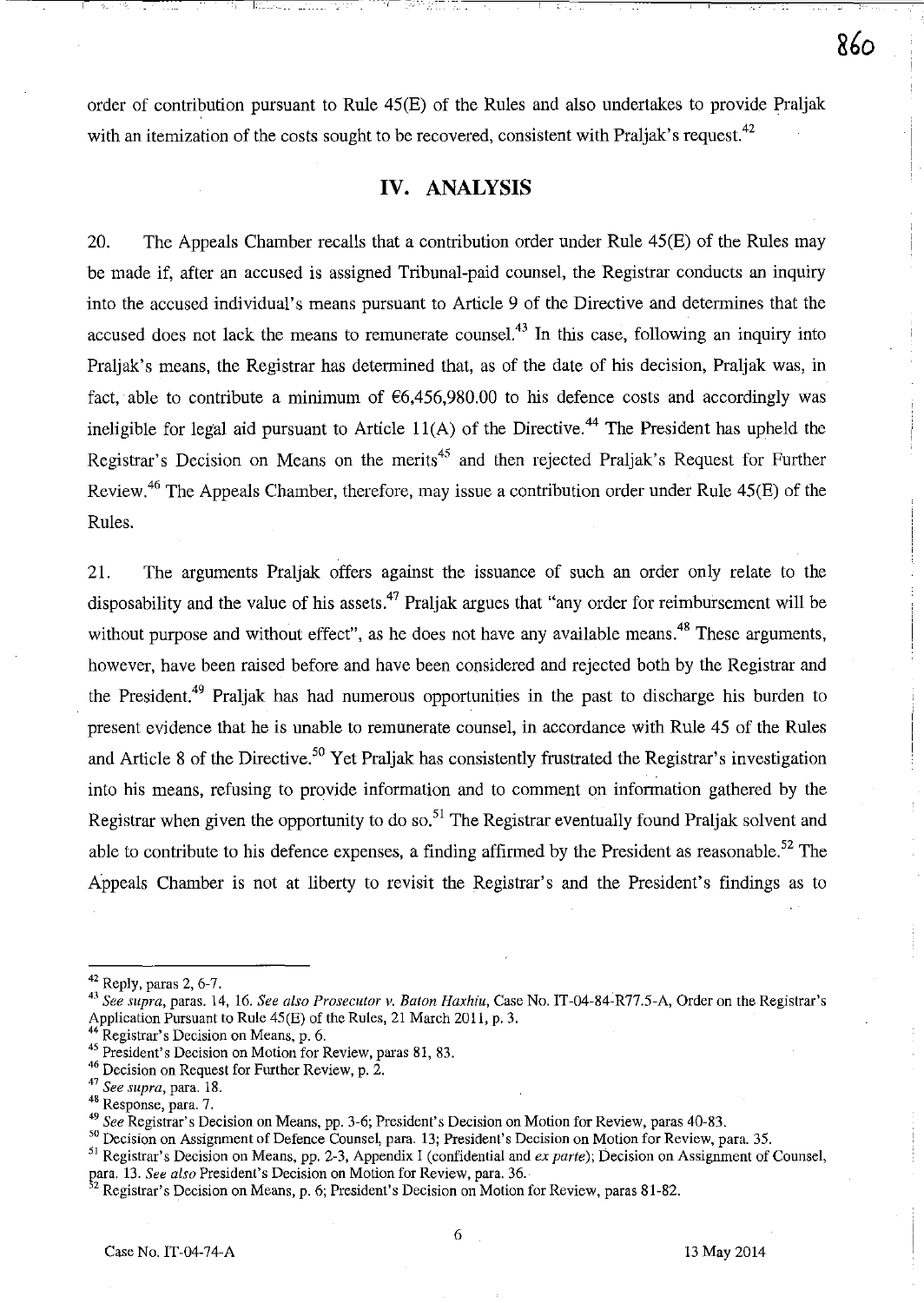Praljak's ability to reimburse the Tribunal for the funds incurred for his defence.<sup>53</sup> Accordingly, Praljak's arguments are dismissed.

----fl~- , ,

22. Other than raising issues that were considered and rejected in the past,<sup>54</sup> Praljak offers no valid reason why a contribution order should not be issued in his case. Absent any such reason, the Appeals Chamber concludes that an order of contribution should be issued in the present case and that the Registrar should be instructed to take all necessary measures to enforce it.

23. As to Praljak's request for a detailed list of the costs spent on his defence, the Appeals Chamber notes that in its Reply, the Registrar has already undertaken to provide Praljak with a monthly breakdown of the fees and other costs paid to each member of the defence team.<sup>55</sup> Therefore, Praljak's request for such a breakdown is moot.

## **V. DISPOSITION**

24. In light of the foregoing and pursuant to Rules 4S(E) and 107 of the Rules, the Appeals Chamber:

**GRANTS** the Registrar's Application;

**ORDERS** Praljak to reimburse the Tribunal the amount of  $\epsilon$ 2,807,611.10 for the costs it sustained in providing him with legal aid. The total amount shall be paid to the Registrar within 90 days of the date of the notification of this order. Alternatively, Praljak is allowed, if he so wishes, to repay the total amount in monthly instalments over a three-year period, provided a minimum payment of 10% is received within 90 days of notification of this order and thereafter a monthly instalment of  $\epsilon$ 70,190.28 is received by the first day of every month, starting with the month following the payment of the 10% instalment;

**INSTRUCTS** the Registrar to take the necessary measures to enforce this order of contribution; and

**54 Registrar's Decision on Means; President's Decision on Motion for Review, paras 40-83.** 

I,

 $\vert$ 

 $869$ 

<sup>&</sup>lt;sup>53</sup> The Appeals Chamber recalls that only the organ issuing a ruling possesses the inherent discretionary power to reconsider it (provided that certain conditions are met). See, e.g., Prosecutor v. Vujadin Popović et al., Case No. IT-05-88-A, Decision on Prosecution Motion for Reconsideration of Filing Status of the Appeals Chamber's Decision on Vinko Pandurević's Provisional Release of 11 January 2012, 17 January 2012 (originally filed as confidential; made public per the Appeals Chamber's decision on 22 February 2012. *See Prosecutor v. Vujadin Popovic et aI.,* Case No. IT-OS-88-A, Decision on Prosecution's Motion for Order Issuing Public Redacted Version of the Appeals Chamber's Reconsideration Decision of 17 January 2012, 22 February 2012, p. 2), p. 2 and references cited therein. In this case, the Appeals Chamber notes that Praljak has already sought further review of the President's Decision on Motion for Review, but his request was rejected by the President. *See* Decision on Request for Further Review, p. 2.

*<sup>55</sup> See supra,* **para. 19.**